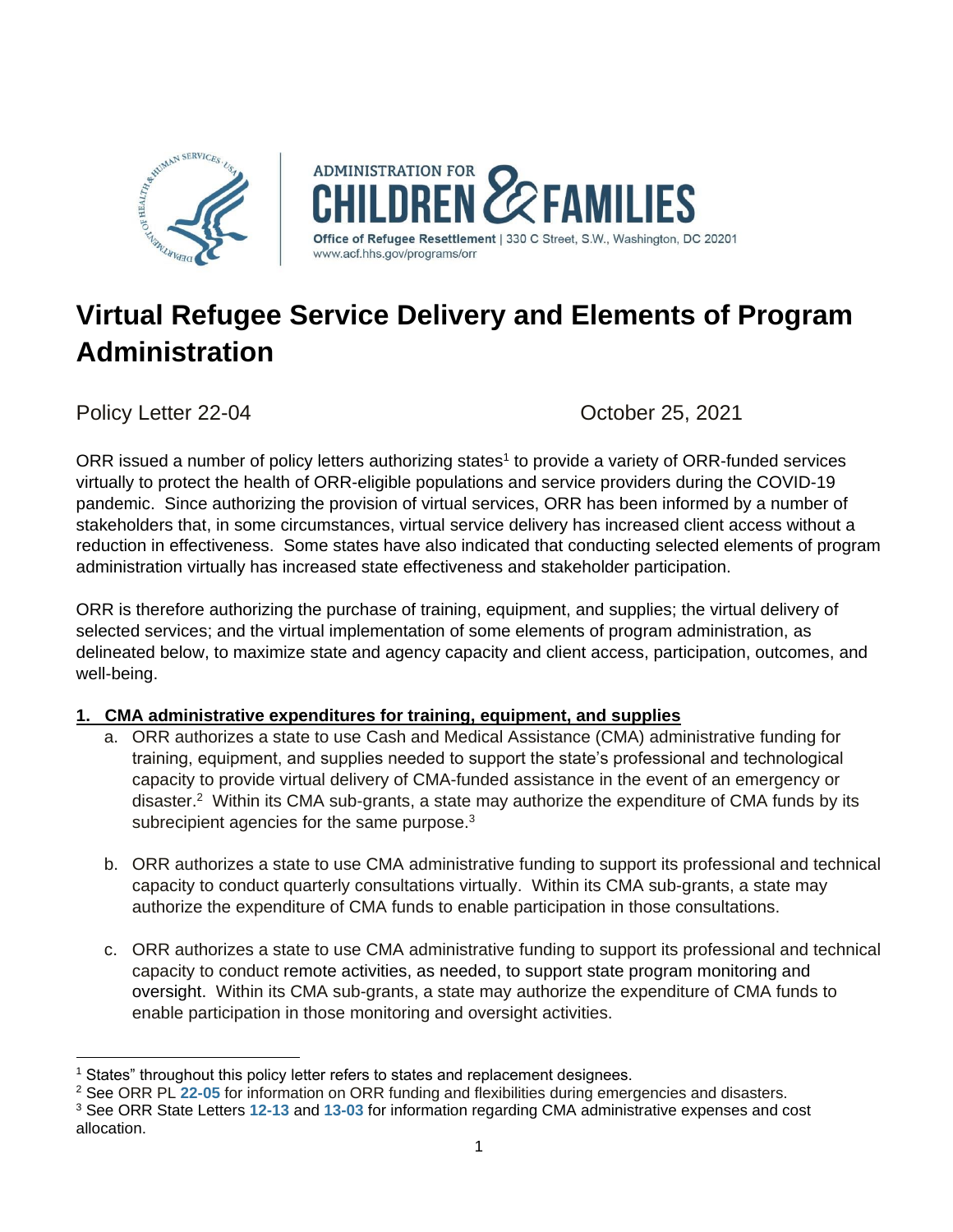#### **2. RSS base and set-aside expenditures for services, equipment, and supplies**

- a. ORR authorizes the use of Refugee Support Services (RSS) base and set-aside funding to secure training, equipment, and supplies needed to support agencies' professional and technological capacity to deliver RSS and RSS set-aside services virtually (including the state's capacity, when the state provides RSS or RSS set-aside services directly).
- b. ORR authorizes the use of RSS base and set-aside funding to purchase equipment and supplies needed to support a clients virtual or remote learning or training. Given that states should use RSS funds strategically to maximize employability services leading to economic self-sufficiency and integration, and that RSS and/or RSS set-aside funds are likely not sufficient to fund this for a large number of participants, ORR advises states to carefully consider the extent to which they are able to offer this assistance to clients.

### **3. Virtual RSS and RSS set-aside services**

ORR seeks to improve client access and to enhance the services offered to clients through allowing a variety of complementary modes of delivery (e.g., in-person instruction, online resources, online education, and virtual contacts). However, ORR recognizes that ORR-eligible populations benefit significantly from interacting in person with service providers and other refugees, rather than solely online and in potential isolation. Therefore, ORR encourages states to only use virtual services when it is in the best interests of ORR-eligible populations.

- a. ORR interprets 45 CFR § 400.72(a) to include the provision of services in-person and now virtually. Therefore, ORR authorizes states to use virtual (e.g., web-based, telephonic) services to provide RSS-funded services defined in 45 CFR §§ 400.154(a)-(f) and (i)-(k). ORR also authorizes states to use virtual (e.g., web-based, telephonic) services to provide the other services defined in 45 CFR § 400.155(a)-(c) and (f)-(i). Examples of using RSS funding for virtual support services include using RSS funds to prepare and deliver virtual case management, implement distance learning, and conduct a job orientation workshop.
- b. ORR authorizes states to provide virtual delivery of services for the RSS set-asides: Refugee School Impact (RSI), Services to Older Refugees (SOR), Youth Mentoring, and Refugee Health Promotion. These RSS set-asides are governed by ORR PLs **[22-07](https://www.acf.hhs.gov/sites/default/files/documents/orr/orr-pl-22-07-refugee-school-impact-program.pdf)**, **[22-08](https://www.acf.hhs.gov/sites/default/files/documents/orr/orr-pl-22-08-services-to-older-refugees-program.pdf)**, **[22-09](https://www.acf.hhs.gov/sites/default/files/documents/orr/orr-pl-22-09-youth-mentoring-program.pdf)**, and both **[20-05](https://www.acf.hhs.gov/sites/default/files/orr/pl_20_05_rhp_transitions_to_rss6_1.pdf)** and **[22-06](https://www.acf.hhs.gov/sites/default/files/documents/orr/orr-pl-22-06-refugee-mental-health-initiative-within-the-refugee-health-promotion-program.pdf)**, respectively. States are to administer RSS set-asides in accordance with the respective PL and use set-aside funds for the eligible population as defined by the PL. Examples of using RSS set-aside funding for virtual support services include using RSI funds to ensure that ORR-eligible youth ages 5-18 have the access to technology and digital literacy to participate in on-line tutoring or after-school activities, when doing so would increase participation, and using SOR funds to combat social isolation among homebound ORR-eligible refugees ages 60 and above, by helping them engage in safe online activities and communities.

## **4. Virtual quarterly consultations**

ORR has been informed by some stakeholders that, after the authorization of virtual consultations per ORR's COVID PLs, stakeholder engagement has increased. Therefore, ORR authorizes conducting quarterly consultations, as required by 45 CFR § 400.5(h), virtually, in whole or in part, as an acceptable alternative to in-person consultations where technology is available, to facilitate widespread participation despite travel restrictions and other potential obstacles to in-person meetings. However, ORR recognizes that service providers and community members benefit significantly from